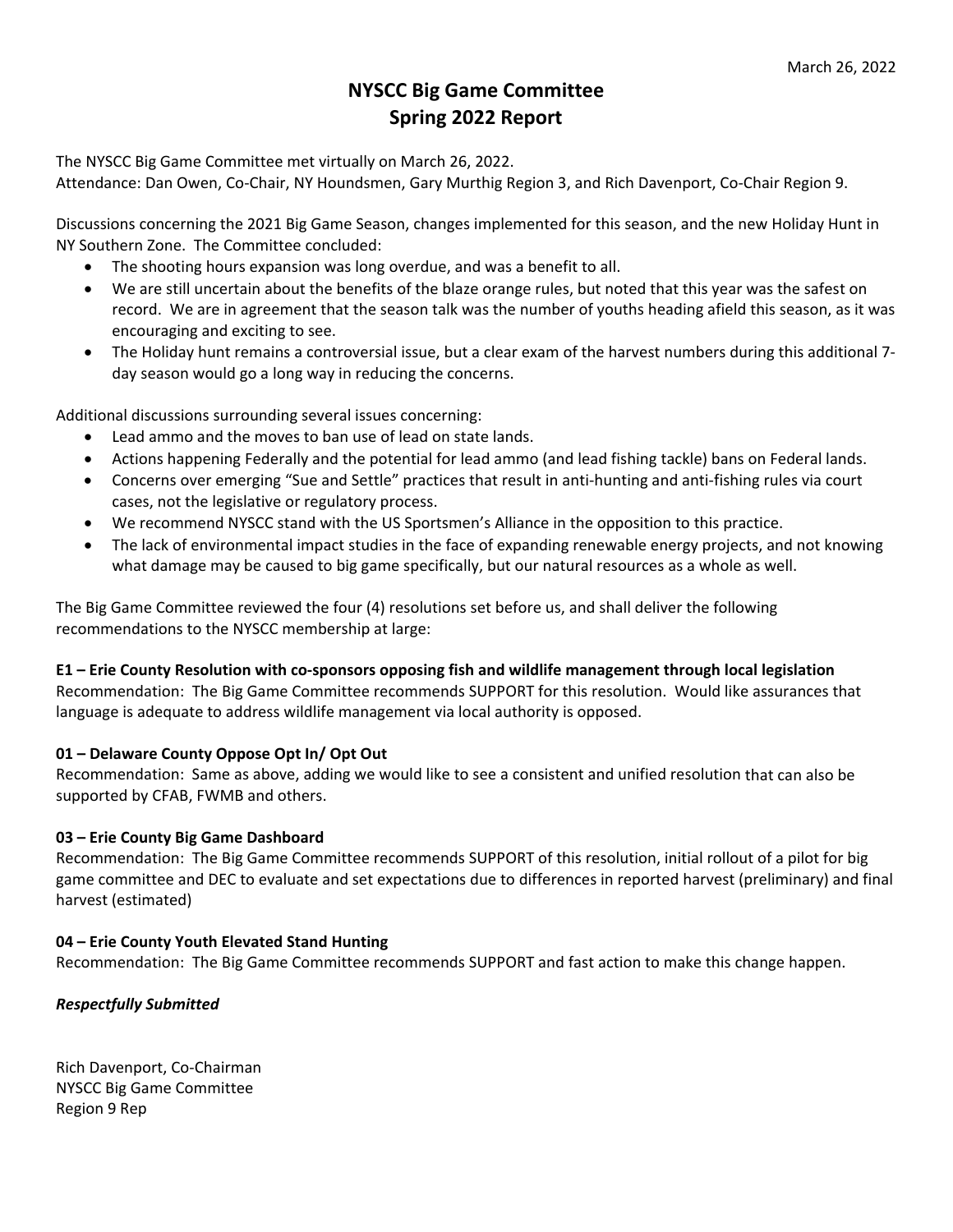#### **NYSCC**

### Hunter Education Committee Meeting held 4/2/2022

## Attended by Mike Donahue Orleans County Region 8, Brian Krawczyk Wyoming County Region 9 and Glen Adams Genesee County Region 8

The following was the starter Idea from where we discussed Ideas.

Brian Krawczyk 2533 Wethersfield Rd. North Java, NY 14113 Date: August 2020 To: NYS Hunter Education Instructors, Coordinators and Administrators and all Conservation based organizations Re: The recent challenges and changes within the NYS Hunter Education Program To whom it may Concern;

We are in unprecedented times and facing challenges in nearly every aspect of our lives as a result of the COVID-19 crisis of 2020. The disruptive effects of this pandemic have reached far beyond the obvious health concerns. How we work, how we learn, how we travel, how we socialize and how we conduct business are just a few of the examples of the adjustments that have been brought to our door step by this unwelcome visitor. Certainly, the NYS Hunter Education Program has not escaped unscathed.

The program administrator's along with the management team realized early on that the uncertainty swirling around the Corona virus would force decisive action and significant changes to allow the program the opportunity to continue its vital mission of serving NY's hunting community. This goal was prioritized in light of the quickly approaching New York State youth & spring turkey seasons. On April 15th the NYS DEC in partnership with Kalkomey Enterprises, LLC launched a New York State approved, fully online hunter safety education course. The state website and press releases made it clear that this was a limited time offering to help deal with the pending hunter education certification demand. The online opportunity was and remains a very popular option for many families as witnessed by the registration numbers. The numbers early on clearly revealed that online enrollment outpaced historic class registration numbers for the traditional classroom/hands-on HEP classes held in the early spring.

This dramatic shift in New York's hunter education policy & procedure drew wide ranging opinions from across the spectrum of interested parties. Concerns about the application of distance learning in the arena of hunter education circulated even though several states have used this approach with no reportable rise in hunting related incidents or game law violations.

After speaking with members of our local HEP teaching team I decided to reserve making a definitive judgement on the new class until after I had registered and actually completed the course. I knew that it would be difficult for me to experience the course through the prism of a twelve or thirteen-year-old boy or girl or even someone who is older yet, new to the world of hunting. I tried to set aside my experience in the fields and woods as well as my previous exposure as a long time HEP instructor to form a meaningful an objective opinion. At the same time, I thought my personal experience as an active instructor would be beneficial in noting the strengths and weaknesses in the new offering.

Mike Donahue started the discussion about the exam on line and then a hands on class for safety. The concern was about the time the exam would take if we were doing all the range work. Brian brought up